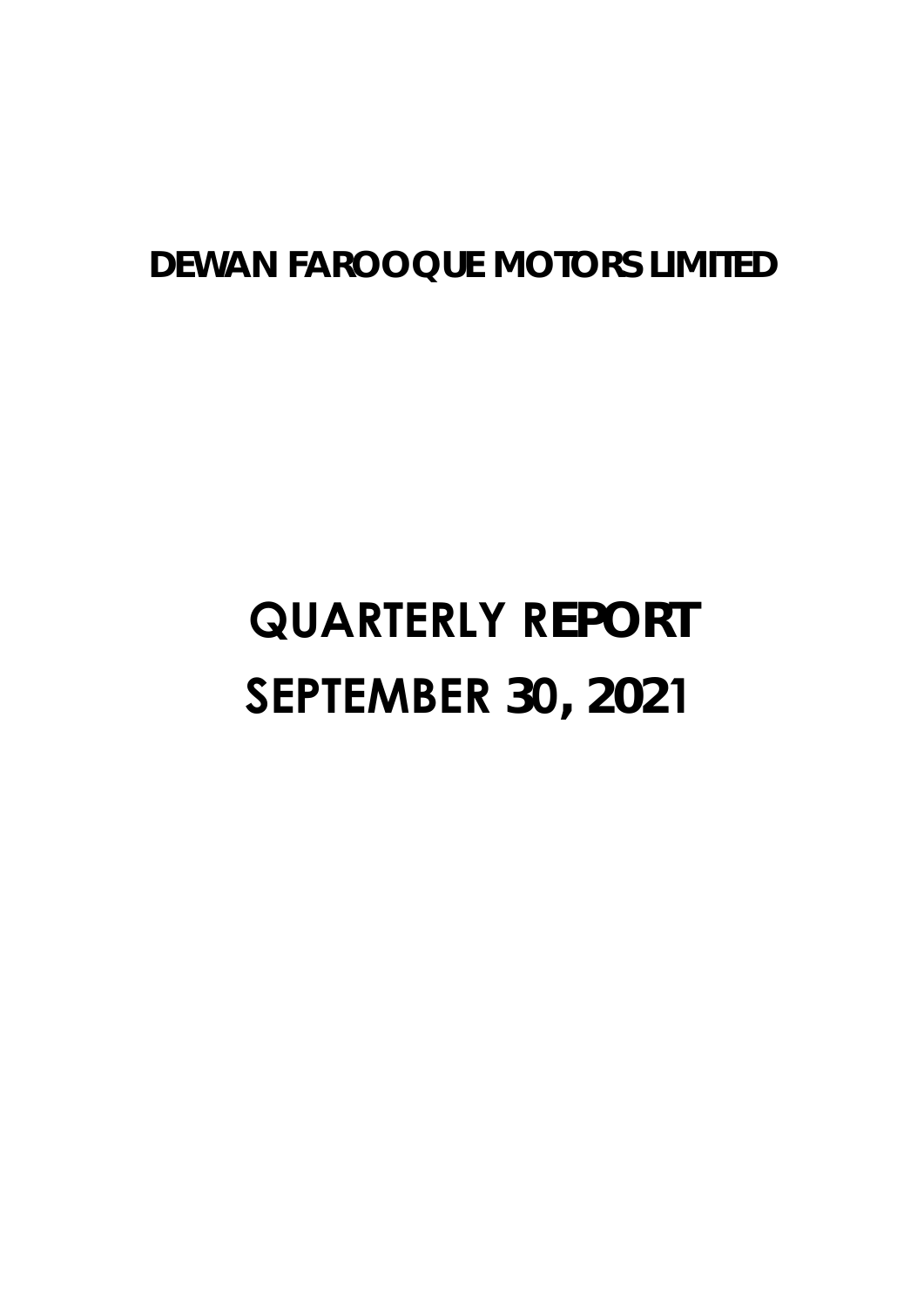## **COMPANY INFORMATION**

## **Non-Executive Directors**

Mr. Haroon Iqbal Chairman Board of Directors Mr. Ghazanfar Baber Siddiqi Mr.Mohammad Saleem Baig Mr.Imran Ahmed Javed Mrs. Nida Jamil **Female Director** 

**Executive Director** Mr. Waseem-ul- Haque Ansari

**Independent Director**

Mr. Aziz-ul-Haque

## **CHIEF EXECUTIVE OFFICER**

Mr. Waseem-ul- Haque Ansari

## **COMPANY SECRETARY**

Mr. Muhammad Hanif German

## **CHIEF FINANCIAL OFFICER**

Mr. Muhsin Ali

## **AUDIT COMMITTEE MEMBERS**

Mr. Aziz-ul-Haque Chairman Mr. Ghazanfar Baber Siddiqi Member Mr. Haroon Iqbal Member

## **HUMAN RESOURCE & REMUNERATION COMMITTEE MEMBERS**

Mr. Aziz-ul-Haque Chairman Mr. Waseem-ul- Haque Ansari Member Mr. Haroon Iqbal Member

Allied Bank of Pakistan Limited Feroze Sharif Tariq & Co. Dewan Centre, 3-A, Askari Bank Limited Chartered Accountants Lalazar, Beach Luxury Hotel Road, Faysal Bank Limited **1986** Contact A/N/4, Block 6, P.E.C.H.S., **Karachi, Pakistan** Habib Bank Limited Karachi. Meezan Bank Limited National Bank of Pakistan **LEGAL ADVISORS** Silk Bank Limited A.K. Brohi & Co. Saudi Pak Industrial and Agricultural Investment Co. (Pvt.) Limited Standard Chartered Bank Summit Bank Limited The Bank of Khyber The Bank of Punjab **TAX ADVISOR** United Bank Limited Sharif & Co. (Advocates)

## **BANKERS AUDITORS REGISTERED OFFICE**

3rd Floor, Uni Plaza, I.I. Chundrigar Road, Karachi.

## **SHARES REGISTRAR / TRANSFER AGENT**

BMF Consultants Pakistan (Pvt.) Limited Anum Estate Building, Room No. 310 & 311, **FACTORY** 3rd Floor, 49, Darul Aman Society, Jilaniabad, Budhu Talpur, Main Shahrah-e-Faisal, District Sajawal, Adjacent to Baloch Colony Bridge, Sindh. Karachi, Pakistan.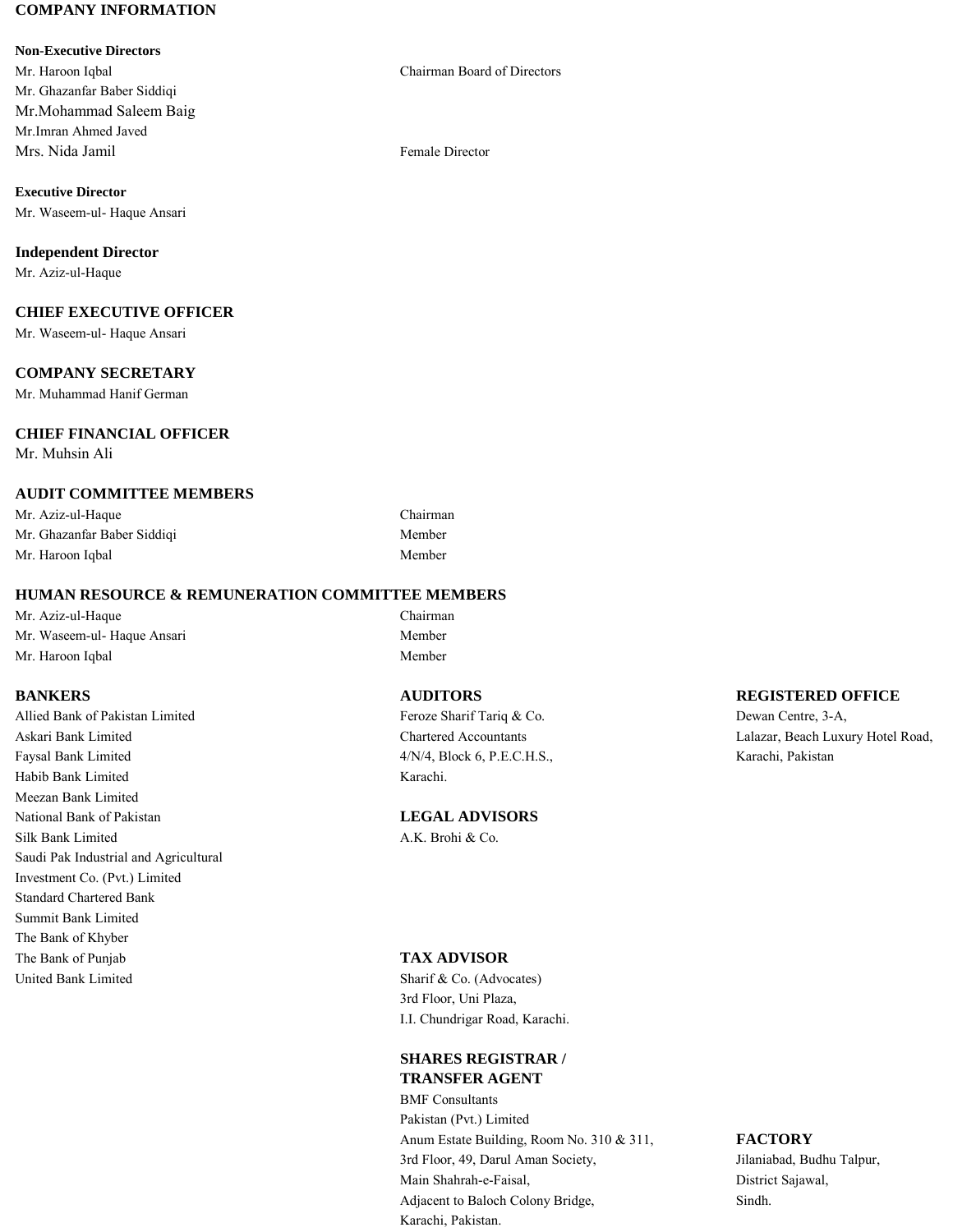DIRECTORS' REPORT

The Board of Directors of your Company takes pleasure in presenting the un-audited condensed interim financial statements of the Company for the quarter ended September 30, 2021.

During the period under review the gross sales is Rs. 0.076 (Sep 2020: Rs.0.099) Million, gross loss is Rs. 24.240 (Sep 2020: Rs.20.271) million and the after-tax loss is Rs. 63.813 (Sep 2020: Rs.36.838) million.

The sale of local Car/SUV/LCV sector for the quarter ended September 30, 2021 has shown an increase of 84% as compared to the corresponding period of last year. The Company is going through tough conditions and making best endeavors to survive. A number of recovery suits have been instituted by Banks/Financial Institutions alleging default of company which are being successfully defended by our counsels. The proposal of reprofiling of the Company's debts is expected to be completed very soon. After the restructuring of debt, the Company's operation will be normalized.

In conclusion, we bow, beg and pray to Almighty Allah, Rahman-o-Rahim, in the name of our beloved Prophet, Muhammad (peace be upon him), for the continued showering of his blessings, guidance, strength, health and prosperity to us, our Company, our Country and the Nation, and also pray to Almighty Allah to bestow peace, harmony, brotherhood and unity in true Islamic spirit to the whole Muslim Ummah, Ameen, Summa-Ameen

# **LO-MY LORD IS INDEED HEARER OF PRAYER (AL-QURAN)**

Under / By Authority of the Board of Directors

**Waseem-ul-Haque Ansari Haroon Iqbal Haroon Iqbal** Chief Executive Director

Karachi: October 25, 2021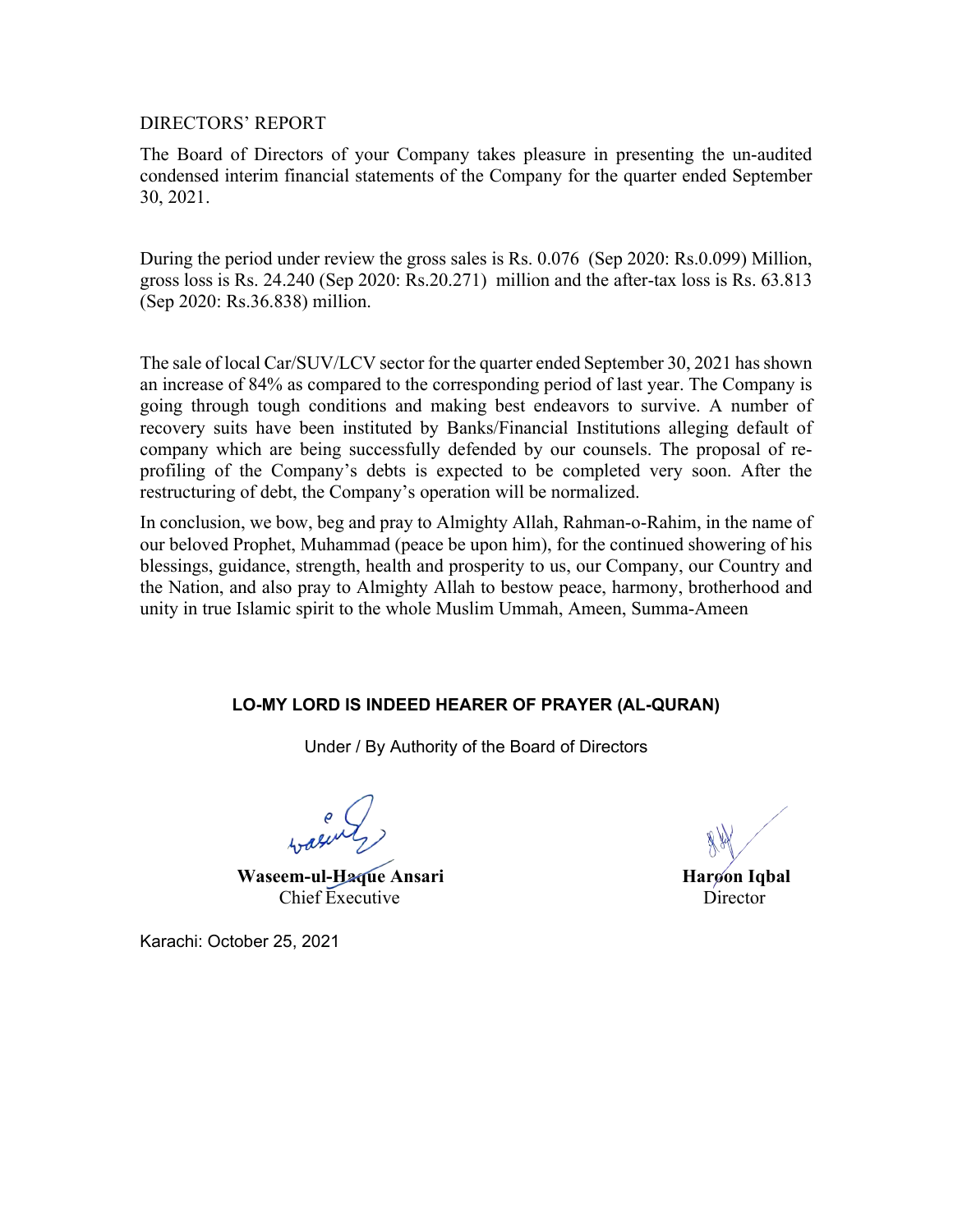# ڈائریکٹرزر پورٹ

دیوان فاروق موٹرزلرید کا بورڈ آف ڈائر یکٹرزمورنٹہ 30ستبر 2021 وکوٹتم ہونے والی سہ ماہی کے لئے کمپنی کے غیر آڈٹ شدہ رپورٹ معہ مالی کوشوار ہےآپ کے سامنے پیش کرتے ہوئے مسرت کے ساتھ خیر مقدم کرتا ہے۔اقتصادی جائزہ زیرنظر سہ ماہی جائزہ رپورٹ کے مطابق مجموعی فروخت 0 / 0 / حتبر 2<u>0</u>20 ء ميں 099 . 0)ملين رہی،مجموعی خسارہ 240 . 244 حتبر 2<u>00</u>0 ء ميں 271 . 20 )ملين رہااوربعدا زنيكس خسارہ 813. 63 (تتبر 2<u>0</u>20ء میں 36.838)ملین رہا۔

مورحہ 30ستمبر 2021ء کو حتم ہونے والی سہ ماہی کی کارکر دگی گزشتہ سال کےاسی عرصے کے مقابلے میں کاروں ،امل سی وی/ایس یووی گا ڑیوں کی فروخت میں گز شتہ سالوں کے مقابلے میں تقریباً %84فیصد کااضافہ ہوا ہے۔ کمپنی ان مشکل حالات میں بیْ ا ج کے لیئے کجر پوراقد امات کررہی ہے۔کمپنی کی جانب سے پینکوں اور دیگر مالیاتی اداروں سے مالی معاملات کی بہتری کے لیئے کجریوراورکامیاب کوششیں کی جارہی ہیں بموجودہ مالیاتی صورتحال کوبہتر بنانے کے لیئے کمپنی نئے د فاعی اقدامات کررہی ہےاور بیہ معاملہ بھی پینکوں کے سامنے رکھ دیا گیا ہے کیپنی کے قرضوں کی ری پر وفائلنگ کی سیمیل ستنقبل قریب میں مکمل ہونے کیات<sub>ہ</sub> تع ہے جس کے بعدانشااللہ کمپنی کے آپریشنز *جلد معم*ول پر آجا <sup>ک</sup>یں گے۔

آخر میں ہم <sub>اللّٰہ</sub> سِحان وتعالیٰ سے دعا کو ہیں کہ وہ پن<u>جم</u>برآخرز ماں حضرت مجمعلی کے مرکز کرنے کا مرد اسے اور حضرت مجمعلی کے محمد قہ طفیل میں ہمیں درست رہنمائی کے ساتھ طاقت وصحت عطافر مائے۔ہاری کمپنی کوملک **دن**و م کی خوشحالی کابا عث بنائے <sup>یہ</sup>میں امن وسکون،اخوت و بھائی جا رگی کے ساتھ تچی ملتِ اسلامیہ بننے کی روح پر وان چڑ ھائے ۔

( أمين يا رب العالمين )

بےشک ہمارارب دعاؤں کا تنفےوالا ہے۔(القرآن)

کراچي بمور<sub>خ</sub>ه 25اکتوبر 2<u>02</u>1ء

e d وسيم الحق اتصارى چيف ايگزيکڻو

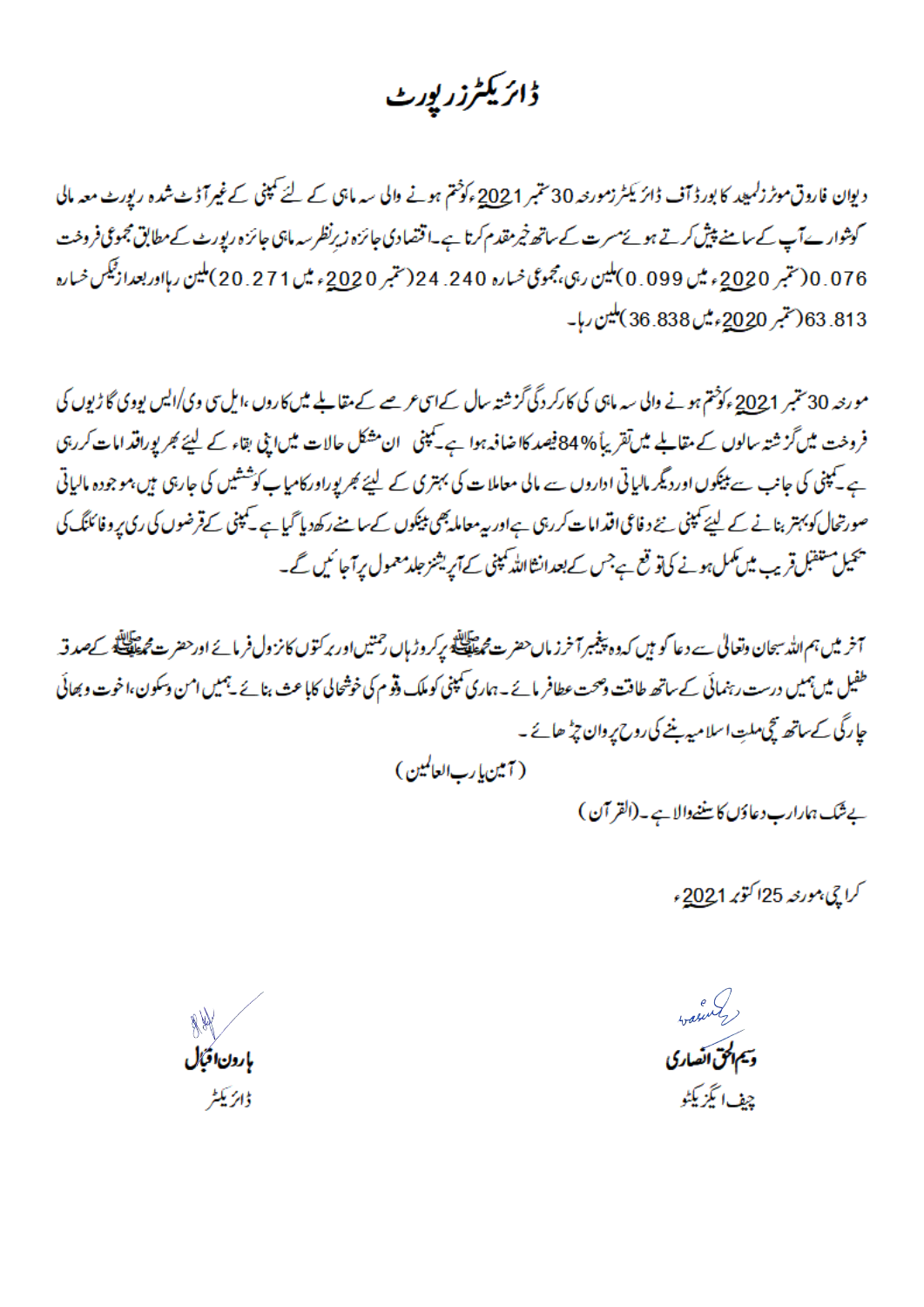## **DEWAN FAROOQUE MOTORS LIMITED CONDENSED INTERIM STATEMENT OF FINANCIAL POSITION As at September 30, 2021**

| <b>ASSETS</b>                               | <b>Note</b> | September 30,<br>2021<br>Unaudited<br>(Rs. In 7000) | <b>June 30,</b><br>2021<br>Audited |
|---------------------------------------------|-------------|-----------------------------------------------------|------------------------------------|
| <b>NON-CURRENT ASSETS</b>                   |             |                                                     |                                    |
| Property, Plant and Equipment<br>Investment | 6<br>7      | 805,772<br>965,576                                  | 819,033<br>1,004,392               |
| <b>CURRENT ASSETS</b>                       |             |                                                     |                                    |

| Stores and spares                                                       | 52,293    | 52,293    |
|-------------------------------------------------------------------------|-----------|-----------|
| Stock-in-trade                                                          | 17,135    | 17,193    |
| Trade debts - considered good                                           | 672       | 672       |
| Short term loan to associated undertaking - considered good             | 154,879   | 154,879   |
| Advances, deposits, prepayments and other receivables - Considered good | 830,899   | 827,475   |
| Taxation - net                                                          | 23,640    | 23,627    |
| Cash and bank balances                                                  | 127,235   | 125,143   |
|                                                                         | 1,206,753 | 1,201,282 |
| <b>TOTAL ASSETS</b>                                                     | 2,978,101 | 3,024,707 |

## **EQUITY AND LIABILITIES**

## **SHARE CAPITAL AND RESERVES**

## **Share Capital Authorized**

| 150,000,000 (June 30, 2021: 150,000,000) Ordinary shares of Rs.10 each | 1,500,000   | 1,500,000   |
|------------------------------------------------------------------------|-------------|-------------|
| Issued, subscribed and paid-up                                         |             |             |
| Issued, subscribed and paid-up                                         | 1,387,353   | 1,387,353   |
| Revenue Reserve                                                        |             |             |
| Accumulated loss                                                       | (4,285,571) | (4,221,758) |
|                                                                        | (2,898,218) | (2,834,405) |
| NON-CURRENT LIABILITIES                                                |             |             |
| Long term security deposits                                            | 11,700      | 12,700      |
| Deferred Liabilities                                                   | 4,231       | 4,231       |

## **CURRENT LIABILITIES**

| 8 | 279,134   | 273,405   |
|---|-----------|-----------|
|   | 386,610   | 374,130   |
|   | 1,802     | 1,802     |
|   | 4,095,913 | 4,095,913 |
|   | 1,096,929 | 1,096,930 |
|   | 5,860,388 | 5,842,181 |
|   |           |           |

## **CONTINGENCIES AND COMMITMENTS 10**

## **TOTAL EQUITY AND LIABILITIES** 2,978,101 3,024,707



ρ

Waseem-ul-Haque Ansari

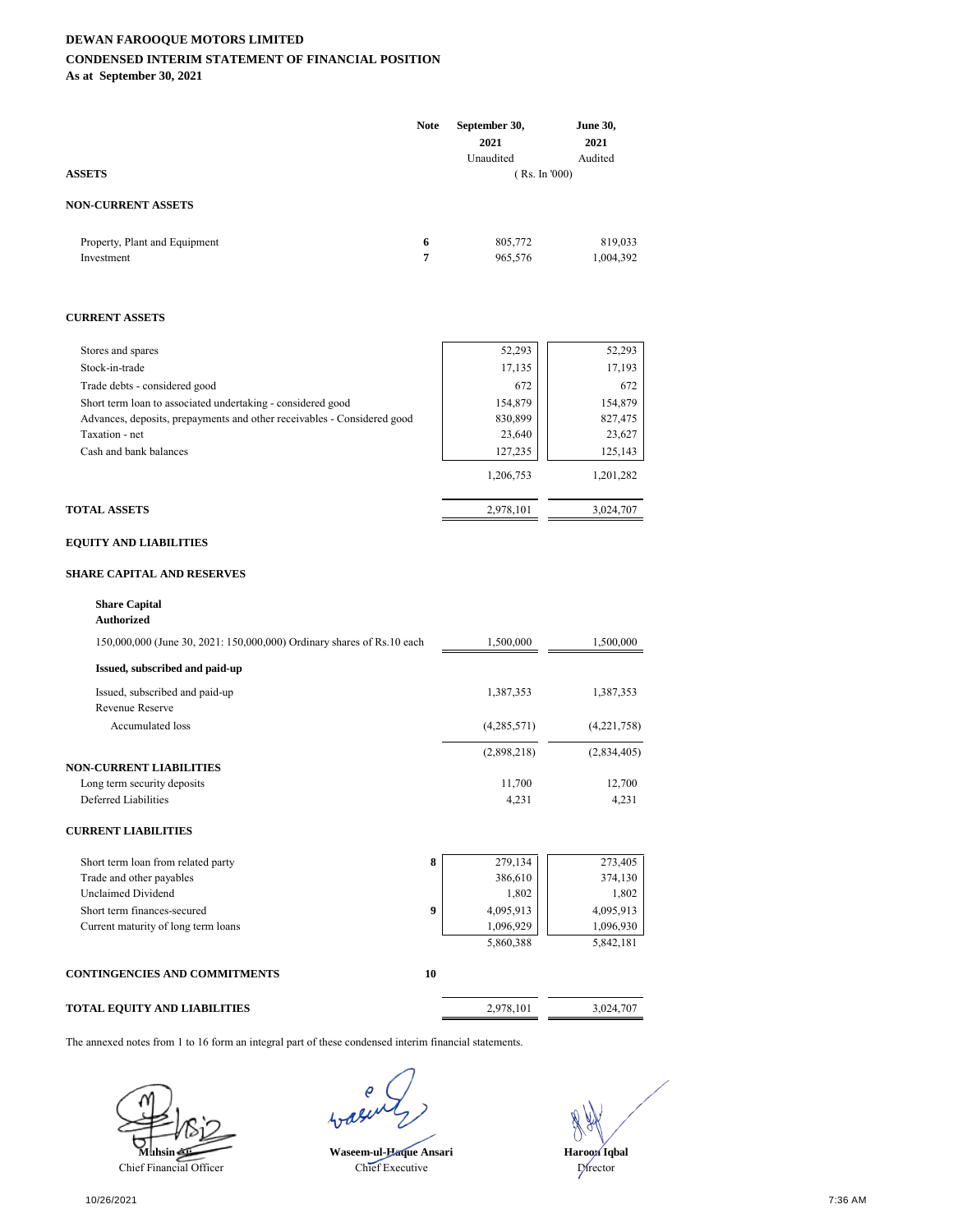## **DEWAN FAROOQUE MOTORS LIMITED CONDENSED INTERIM STATEMENT OF PROFIT OR LOSS ACCOUNT**

**For the quarter ended September 30, 2021**

|                                          |             | Quarter ended Ended |                             |  |
|------------------------------------------|-------------|---------------------|-----------------------------|--|
|                                          |             | September 30,       | September 30,               |  |
|                                          | <b>Note</b> | 2021                | 2020                        |  |
|                                          |             |                     | ------Unaudited------------ |  |
|                                          |             |                     | (Rs. in '000)               |  |
| <b>GROSS SALES</b>                       |             | 76                  | 99                          |  |
| Sales tax                                |             | 11                  | 14                          |  |
| Federal Excise Duty                      |             |                     |                             |  |
|                                          |             | 11                  | 14                          |  |
| <b>NET SALES</b>                         |             | 65                  | 85                          |  |
| Cost of sales                            |             | 24,305              | 20,356                      |  |
| <b>GROSS LOSS</b>                        |             | (24,240)            | (20, 271)                   |  |
| Administration and general expenses      |             | 5,222               | 3,918                       |  |
|                                          |             | 5,222               | 3,918                       |  |
| <b>OPERATING LOSS</b>                    |             | (29, 462)           | (24, 189)                   |  |
| <b>OTHER INCOME/(LOSS)</b>               |             | (34,350)            | (12, 648)                   |  |
|                                          |             | (63, 812)           | (36, 837)                   |  |
| Finance cost                             | 11          |                     |                             |  |
| (LOSS) BEFORE TAXATION                   |             | (63, 812)           | (36, 837)                   |  |
| <b>TAXATION</b>                          |             | $\mathbf 1$         | $\mathbf{1}$                |  |
| (LOSS) FOR THE PERIOD                    |             | (63, 813)           | (36, 838)                   |  |
| Basic / diluted (Loss) per share (Rupee) | 12          | (0.46)              | (0.27)                      |  |

Chief Financial Officer Chief Executive

 $470$ 

 **Muhsin Ali Waseem-ul-Haque Ansari**

**Haroon Iqbal** Director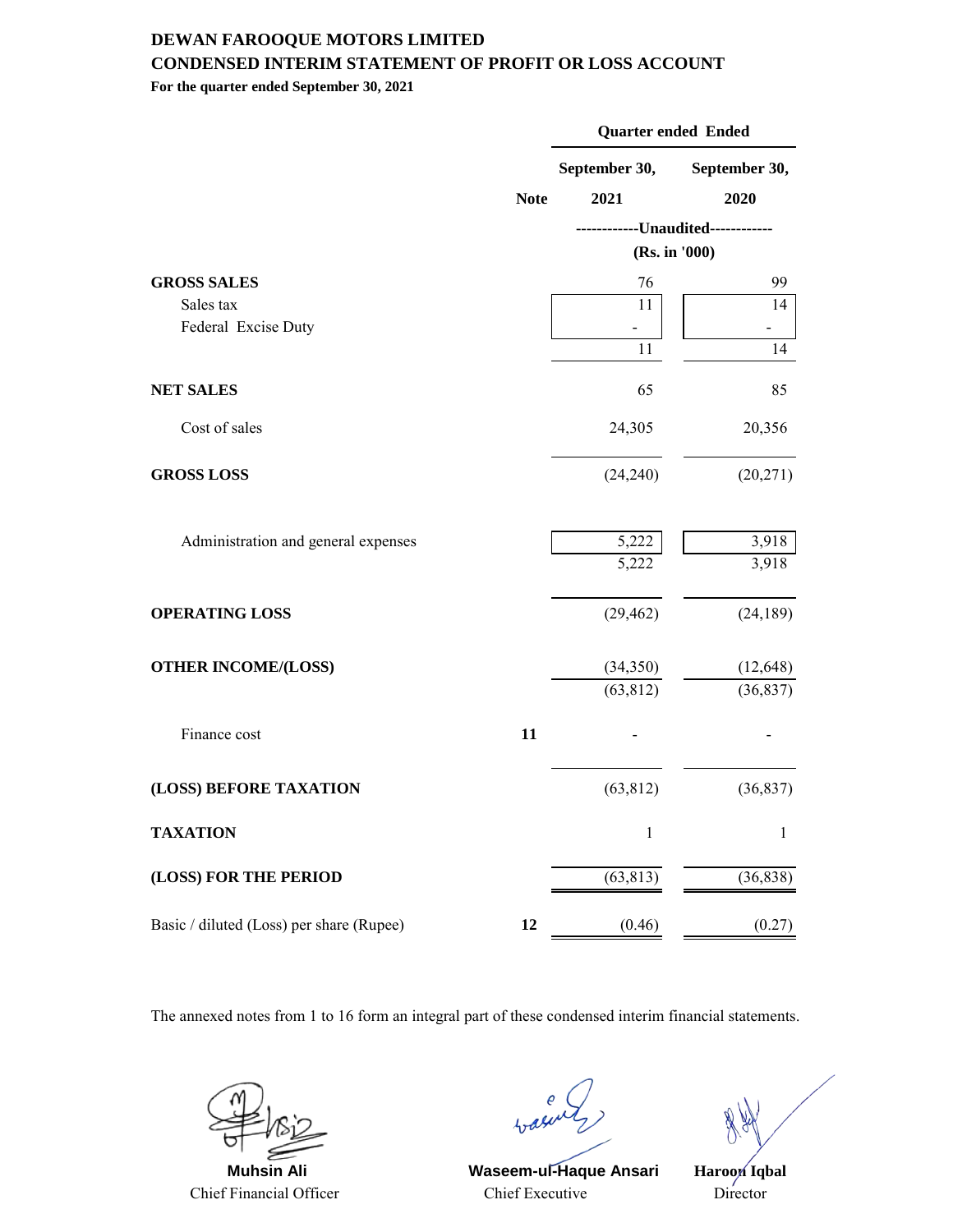## **DEWAN FAROOQUE MOTORS LIMITED CONDENSED INTERIM STATEMENT OF COMPREHENSIVE INCOME**

**For the quarter ended September 30, 2021**

|                                                  | <b>Ouarter ended Ended</b>                  |               |  |
|--------------------------------------------------|---------------------------------------------|---------------|--|
|                                                  | September 30,                               | September 30, |  |
|                                                  | 2021                                        | 2020          |  |
|                                                  | ------- Unaudited --------<br>(Rs. in '000) |               |  |
| (Loss) for the period                            | (63, 813)                                   | (36, 838)     |  |
| Other comprehensive Income(Loss) for the period: | ۰                                           | ۰             |  |
| Total comprehensive (Loss) for the period        | (63, 813)                                   | (36, 838)     |  |

Chief Financial Officer Chief Executive

wall

 **Muhsin Ali Waseem-ul-Haque Ansari**



Director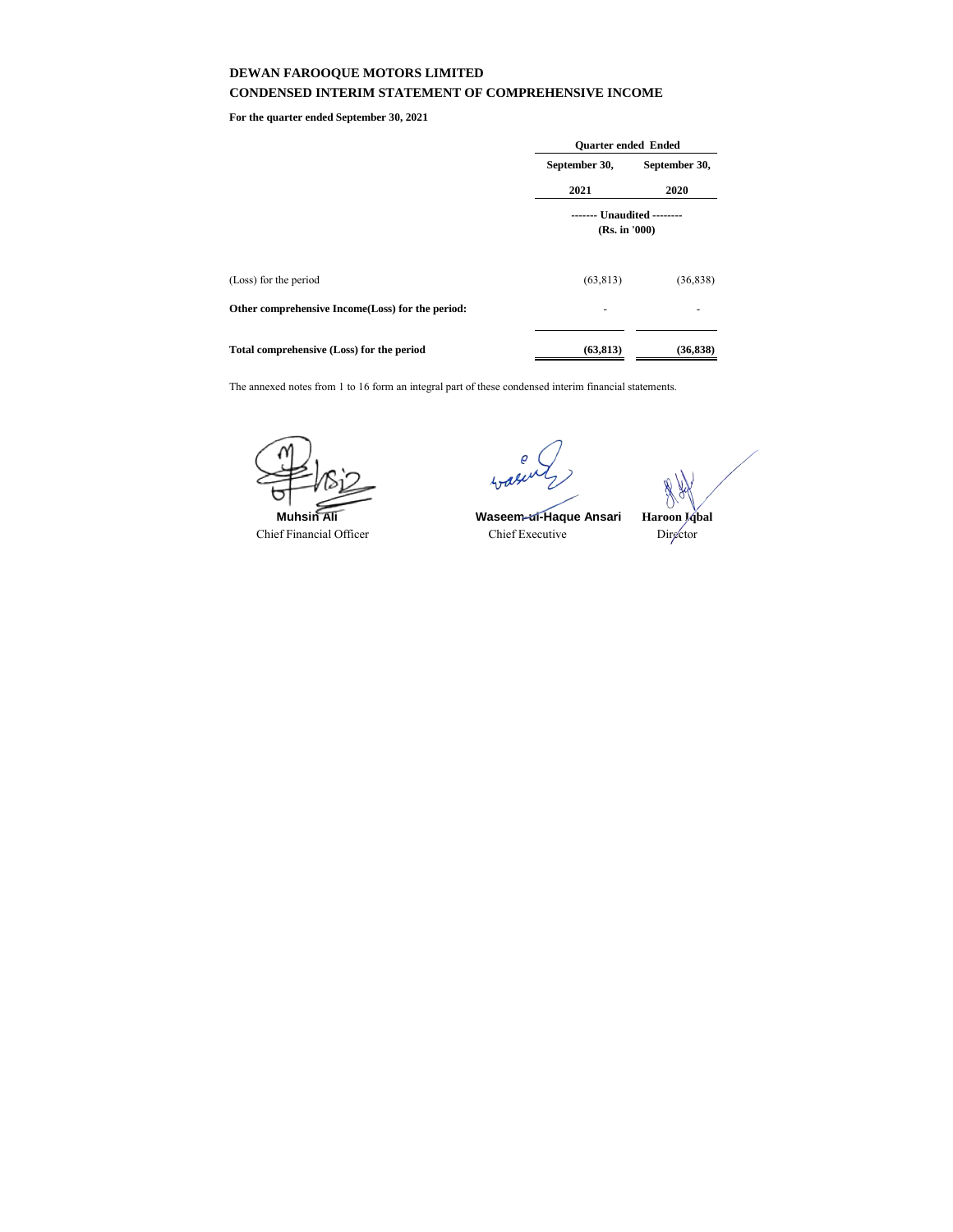# **DEWAN FAROOQUE MOTORS LIMITED CONDENSED INTERIM STATEMENT OF CASH FLOWS**

**For the quarter ended September 30, 2021**

|                                                             | September 30,<br>2021              | September 30,<br>2020 |
|-------------------------------------------------------------|------------------------------------|-----------------------|
|                                                             | -------------Unaudited------------ |                       |
|                                                             | (Rs. in ' 000)                     |                       |
| <b>CASH FLOW FROM OPERATING ACTIVITIES</b>                  |                                    |                       |
| (Loss) before taxation                                      | (63, 812)                          | (36, 837)             |
| Add / (Less) : Depreciation                                 | 13,261                             | 14,523                |
| Loss due to Change in valuation of investment in associates | 38,816                             | 15,676                |
|                                                             | 52,077                             | 30,199                |
|                                                             | (11, 735)                          | (6,638)               |
| Decrease in stock in trade                                  | 58                                 | 76                    |
| Decrease in trade debts                                     |                                    | 1,762                 |
| (Increase) in advances, deposits,                           |                                    |                       |
| pre-payments & other receivables                            | (3, 425)                           | (3,217)               |
| Increase in trade, other payables and borrowings            | 12,480                             | 7,888                 |
| (Decrease) in long term security deposits                   | (1,000)                            |                       |
| Tax (paid)                                                  | (14)                               | (27)                  |
|                                                             | 8,099                              | 6,482                 |
| Net cash flow from operating activities                     | (3,636)                            | (156)                 |
| <b>CASH FLOW FROM FINANCING ACTIVITIES</b>                  |                                    |                       |
| Short term loan from related party                          | 5,729                              |                       |
| Net cash flow from financing activities                     | 5,729                              | $\blacksquare$        |
| NET (DECREASE) / INCREASE IN CASH & CASH EQUIVALENTS        | 2,093                              | (156)                 |
| CASH & CASH EQUIVALENTS AT BEGINNING OF THE PERIOD          | (1,852,882)                        | (1,852,418)           |
| CASH & CASH EQUIVALENTS AT END OF THE PERIOD                | (1,850,789)                        | (1,852,574)           |

**Muhsin** 

Chief Financial Officer

 $4,8$ 

Waseem-ul-Haque Ansari **Haroon** Haroon 'Chief Executive Director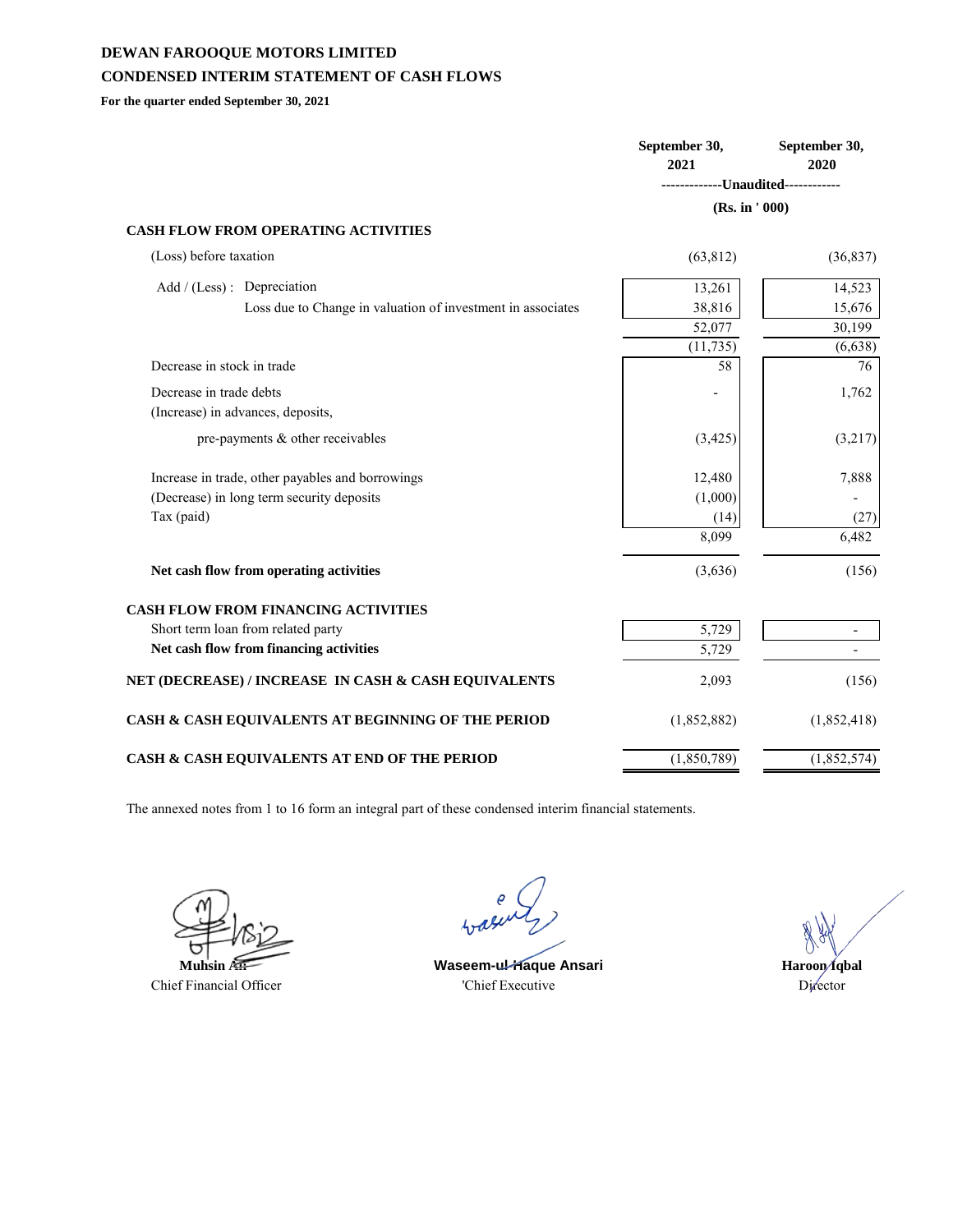# **DEWAN FAROOQUE MOTORS LIMITED**

## **CONDENSED INTERIM STATEMENT OF CHANGES IN EQUITY**

## **For the quarter ended September 30, 2021**

|                                           | <b>Share Capital</b> | <b>Accumulated (Loss)</b>         | <b>Total</b> |
|-------------------------------------------|----------------------|-----------------------------------|--------------|
|                                           |                      | -Unaudited--<br>(Rupees in '000') |              |
| Balance as on July 01, 2020               | 1,387,353            | (4,032,506)                       | (2,645,153)  |
| Total comprehensive (Loss) for the period |                      | (36, 838)                         | (36, 838)    |
| Balance as on September 30, 2020          | 1,387,353            | (4,069,344)                       | (2,681,991)  |
| Balance as on July 01, 2021               | 1,387,353            | (4,221,758)                       | (2,834,405)  |
| Total comprehensive (loss) for the period |                      | (63, 813)                         | (63, 813)    |
| Balance as on September 30, 2021          | 1,387,353            | (4,285,571)                       | (2,898,218)  |

**Muhsin Ali Waseem-ul-Haque Ansari Haroon Iqbal** Chief Financial Officer 'Chief Executive Director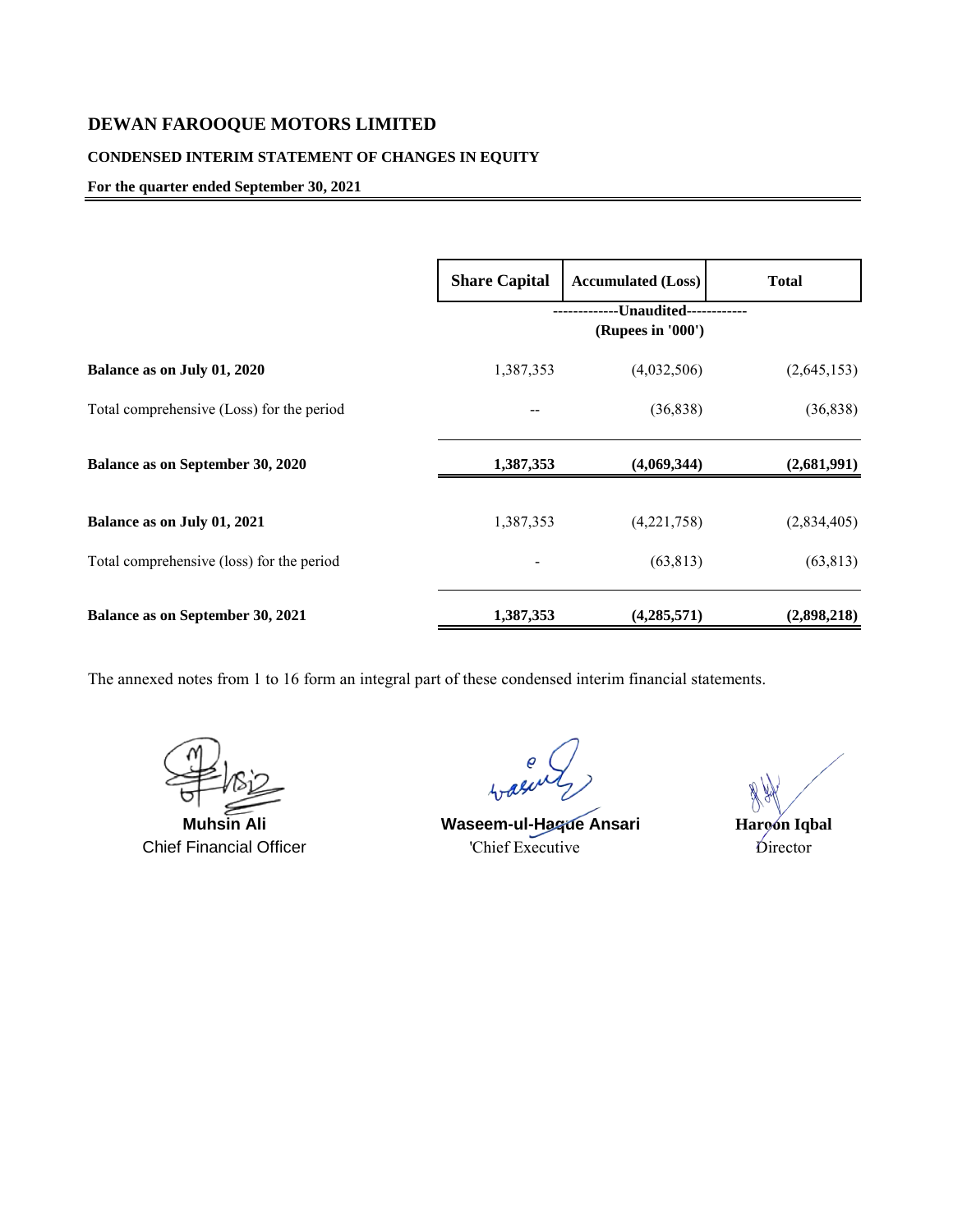## **NOTES TO THE CONDENSED INTERIM FINANCIAL STATEMENTS**

**For the quarter ended September 30, 2021**

#### **1 THE COMPANY AND ITS OPERATION**

Dewan Farooque Motors Limited was incorporated in Pakistan on December 28, 1998 as a public limited company. The shares of the company are quoted on all the Pakistan stock exchanges in Pakistan. The principal activity of the Company is the assembly, progressive manufacturing and sale of vehicles in Pakistan.

The Company commenced commercial production through the interim facility from January 01, 2000. The main facility came into commercial operation from January 01, 2001.

On 01 August 2016, the company entered into an agreement with Daehan-Dewan Motor Company (Pvt.) Limited (a related party) for assembly of vehicles on contract basis. The Company manufactured vehicles under this arrangemnet from March 2018 to June 2018 after that Plant reclose till to date.

The geographical Location and address of the company's business units, including mill/plant are as under:

The registered office of the Company is situated at Dewan Centre,3-A, Lalazar,Beach Luxury Hotel Road, Karachi while its manufacturing facilities is situated at Jilianabad, Budhu Talpur, District Sajawal, Sindh.

#### **2 GOING CONCERN ASSUMPTION**

The company has incurred a loss after taxation of Rs. 63.813 million during the period ended September 30, 2021. As of that date it has accumulated losses of Rs.4.286 billion and its current liabilities exceeded its current asset by Rs. 4.653 billion. Furthermore, cumulatively the company has not provided markup on its borrowings from banks and financial institutions amounting to Rs.6.696 billion. The working capital constraints resulted in closure of production activities leading to gross loss situation. The Company has suspended its production from November 2010 till August 2013 and again closed the production since March 2014 . Further, the company has been unable to ensure timely repayments of debts owing to financial institutions due to liquidity problems and the short term facilities have not been renewed by banks/financial institutions.Following course most of the lenders have gone into litigation for repayment of liabilities through attachment and sale of Company's hypothecated / mortgaged properties and certain lenders have also filed winding up petitions. These conditions indicate the existence of material uncertainty, which may cast significant doubt about Company's ability to continue as going concern.

These financial statements have been prepared on going concern assumption because the above conditions are temporary and would reverse. The management is confident that the outcome will be positive as the company is negotiating reprofiling of the debt with all the lenders and is expected to be finalized in due course.

## **3 BASIS OF PREPARATION**

**3.1** This condensed interim financial information has been prepared in accordance with the accounting and reporting standards as applicable in Pakistan for interim financial reporting with the exception of departure of IFRS as mentioned in note 11, for which the management concludes that provisioning of mark up would conflict with the objectives of the financial statements.

These condensed interim financial statements of the Company for the quarter ended September 30, 2021 have been prepared in accordance with the accounting and reporting standards as applicable in Pakistan for interim financial reporting. The accounting and reporting standards applicable in Pakistan for interim financial reporting comprise of International Accounting Standard (IAS) 34, "Interim Financial Reporting", issued by the International Accounting Standards Board (IASB) as notified under the Companies Act, 2017 and provisions of and directives issued under the Companies Act, 2017. Where provisions of and directives issued under the Companies Act, 2017 differ from the requirements of IAS 34, the provisions of and directives issued under the Companies Act, 2017 have been followed.

- **3.2** This condensed interim financial information of the Company does not include all of the information required for full annual financial statements and should be read in conjunction with the audited annual separate financial statements of the Company as at and for the year ended 30 June 2021.
- **3.3** This condensed interim financial information is presented in Pakistan Rupees which is also the Company's functional currency and all financial information presented has been rounded off to the nearest thousand.
- **3.4** The comparative financial position presented in this condensed interim financial information has been extracted from the audited annual separate financial statements of the Company for the year ended 30 June 2021, whereas the comparative condensed interim profit and loss account, condensed interim statement of comprehensive income, condensed interim cash flow statement and condensed interim statement of changes in equity are extracted from the unaudited condensed interim financial information for the period ended September 30,2020.

## **4 ACCOUNTING POLICIES**

- 4.1 The accounting policies and methods of computation adopted in the preparation of these unconsolidated condensed interim financial statements are consistent with those followed in the preparation of the Company's annual unconsolidated financial statements for the year ended June 30, 2021.
- **4.2** Amendments to certain existing standards and interpretations on approved accounting standards effective during the period were not relevant to the Company's operations and did not have any impact on the accounting policies of the Company except where changes affected presentation and disclosures in this condensed interim financial information.

## **5 ESTIMATES AND JUDGEMENTS**

**5.1** The preparation of condensed interim financial information requires management to make judgements, estimates and assumptions that affect the application of accounting policies and the reporting amounts of assets and liabilities, income and expenses. Actual results may differ from these estimates.

**5.2** Estimates and judgements made by management in the preparation of this condensed interim financial information are the same as those that were applied to the audited

|    |                                         |             | <b>Ouarter</b> ended | <b>Year Ended</b> |
|----|-----------------------------------------|-------------|----------------------|-------------------|
|    |                                         |             | September 30,        | <b>June 30,</b>   |
|    |                                         |             | 2021                 | 2021              |
|    |                                         | <b>Note</b> | <b>Unaudited</b>     | Audited           |
|    |                                         |             | (Rs. in '000)        |                   |
| -6 | PROPERTY PLANT AND EQUIPMENTS           |             |                      |                   |
|    | Operating Property Plant and Equipments | 6.1         | 805,772              | 819,033           |
|    |                                         |             | 805,772              | 819,033           |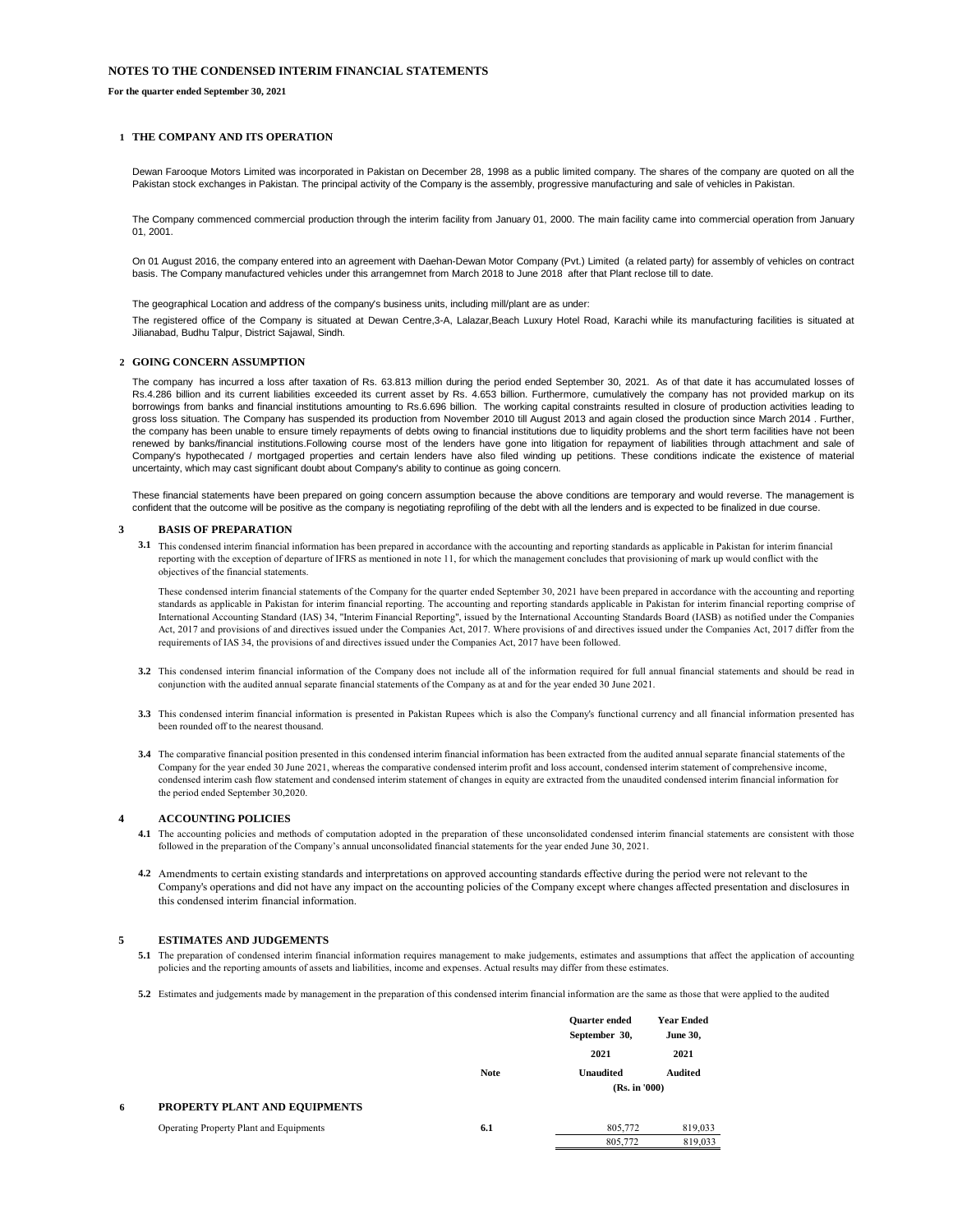## **NOTES TO THE CONDENSED INTERIM FINANCIAL STATEMENTS**

## **For the quarter ended September 30, 2021**

### **6.1 WDV of Operating Fixed Assets**

| <b>Opening Balance</b>                                                  | 3,386,827                | 3,387,443   |
|-------------------------------------------------------------------------|--------------------------|-------------|
| Add: Addition during the period                                         |                          |             |
|                                                                         | 3,386,827                | 3,387,443   |
| Less: Deletion during the period                                        | $\overline{\phantom{a}}$ | 616         |
|                                                                         | 3,386,827                | 3,386,827   |
| Less: Accumulated Depreciation as on September 30, 2021 (June 30, 2021) | (2,581,055)              | (2,567,794) |
|                                                                         | 805,772                  | 819.033     |

## **7 INVESTMENT**

Investment in Ordinary shares of Dewan Cement Limited (DCL) - An associated company on equity method

| 65,375,455 ordinary shares of Rs. 10 each                        | 804.131 | 804,131   |
|------------------------------------------------------------------|---------|-----------|
| Share of Profit                                                  | 161.445 | 200,261   |
|                                                                  | 965,576 | 1,004,392 |
| Fair value as per Market price Quoted in Pakisatn stock Exchange | 590.994 | 736.128   |
|                                                                  |         |           |
| Market value (Rupees per share)                                  | 9.04    | 11.26     |
|                                                                  |         |           |
| Percentage of equity held                                        | 13.50%  | 13.50%    |

### **8 Short term loan from related party**

8.1 This represents unsecured interest free loan obtained from Sponsor of the Company for the purpose of working capital requirements and is payable on demand.

8.2 This represents unsecured interest free loan obtained from Related Party Dewan Motors (Private) Limited for the purpose of working capital requirements and is payable on dem

### **9 SHORT TERM BORROWING**

The Short term borrowings have not been renewed by the Banks as of financial position date.

## **10 CONTINGENCIES AND COMMITMENTS**

## **Contingencies**

There is no material change in the contingencies and commitments since the last audited financial statements as at June 30, 2021 as disclosed the banks/Financial institutions have filed suits aggregate amounting to Rs. 6.884 billion .

## **11 FINANCE COST**

During the period ended September 30, 2021 the Company has not provided the markup on Long term and short term borrowing from banks and financial institutions to the extent of Rs. 100.989 million. The management is hopeful that the decision of the court will be in favor of the Company and the restructuring proposal will be accepted by the lenders. However had the Company provided this amount in the financial statements during the year the loss of the Company would have been increased by Rs. 6.696 billion and consequently the Share holders equity would have been lower and accrued markup would have been higher by Rs.6.696 billion. The said non provisioning is the contravention with the requirements of IAS 23 "Borrowing Costs".

|    |                                                                      | For the quarter Ended             |               |
|----|----------------------------------------------------------------------|-----------------------------------|---------------|
|    |                                                                      | September 30,                     | September 30, |
|    |                                                                      | 2021                              | 2020          |
|    |                                                                      | ------------ Unaudited ---------- |               |
| 12 | (LOSS) PER SHARE - Basic/Diluted                                     | (Rs. in '000)                     |               |
|    | (Loss) for the period                                                | (63, 813)                         | (36, 838)     |
|    | Weighted average number of ordinary shares issued during<br>the year | 138,735                           | 138,735       |
|    | (Loss) Per Share -Basic/Diluted (Rupee)                              | (0.46)                            | (0.27)        |
|    |                                                                      |                                   |               |